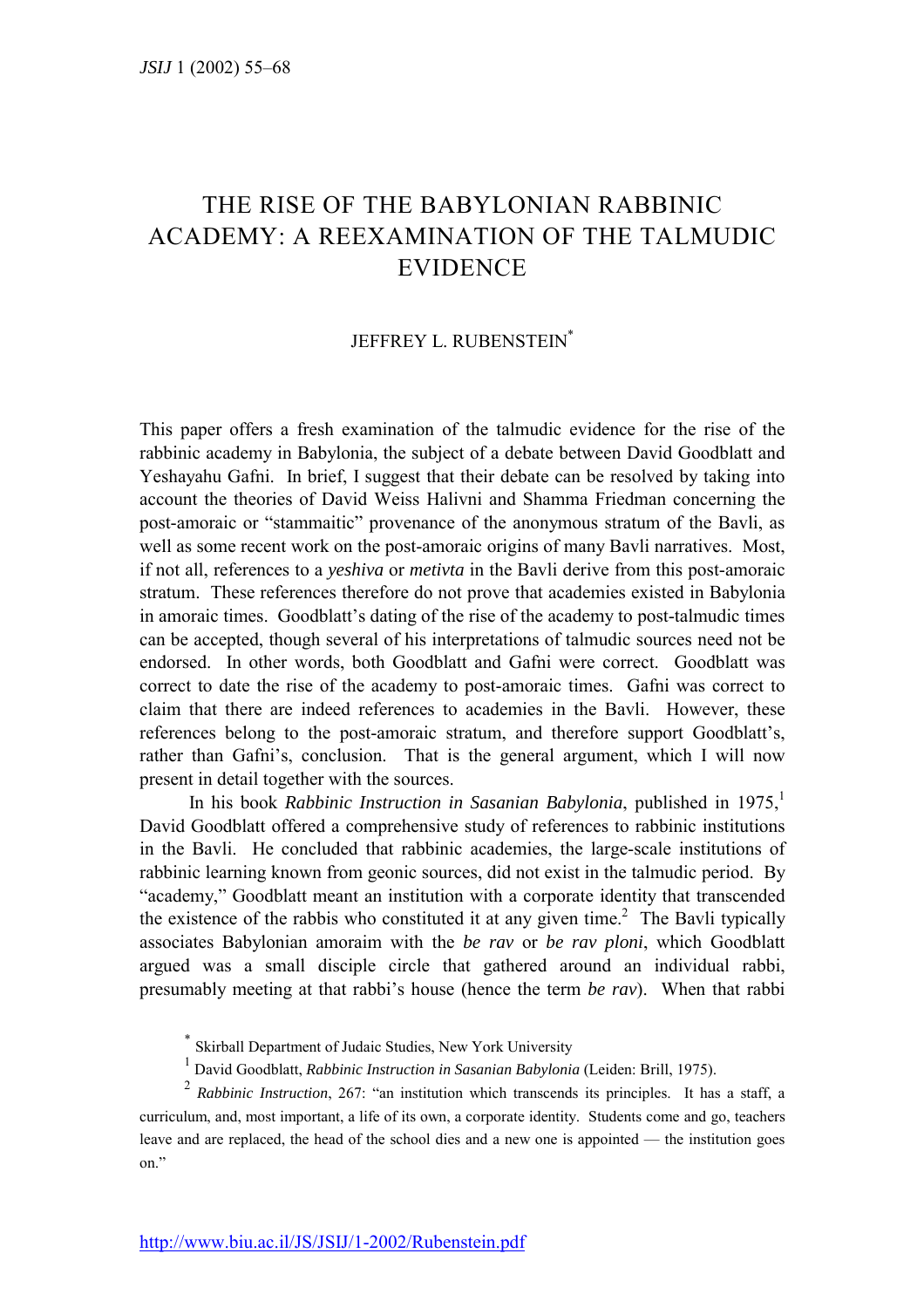died, or when the students decided that they had learned enough, they departed to another master or to gather students of their own.

The Bavli generally uses *bet midrash / be midrasha* (which probably simply means "school") in connection with tannaim and Palestinian amoraim, but not in connection with Babylonian amoraim.3 The terms *yeshiva* and *metivta*, Goodblatt argued, appear infrequently in the Bavli. The term *yeshiva* is known from tannaitic sources, where it means "court" or Sanhedrin. In the Yerushalmi *veshiva* retains this meaning, and never means "academy." In the Bavli too *yeshiva* and its Aramaic equivalent *metivta* usually refer to the court or Sanhedrin, following the Palestinian usage. In a few cases, Goodblatt conceded, *yeshiva / metivta* in the Bavli is found in the context of legal study or master-disciple relationships, which seems to point to a meaning closer to an academy than a court. He nevertheless argued that in these cases the term means "session," a "learning session," which does not tell us anything about the institutional setting of the session. $4$  Such "sessions" could have taken place in the "disciple circles" or in the court, since rabbis served as judges in court and their students were present too. Thus we find, for example, a statement of Rava in Ta 24b: "We study [Tractate] Uqtsin in thirteen *metivata*," which Goodblatt interprets as they studied for thirteen sessions or in thirteen sessions, not "in thirteen academies." That study of Tractate Uqtsin could have taken place in the court or disciple circle, not necessarily in the academy. Goodblatt thus concluded that the institutionalized *yeshiva* and its accompanying infrastructure—buildings, hierarchies, curricula, means of financial support—were a later development in Babylonia. In his own words:

[T]he organization of rabbinic instruction in Sasanian Babylonia was rather different from the way it has been described in medieval and modern accounts. The large Talmudic academies (*yeshivot* or *metivata*) known from the Islamic era did not exist in amoraic times. Instead disciple circles and apprenticeships appear to have dominated academic activity.<sup>5</sup>

Goodblatt's claims were based to some extent on quantity and proportion. For example, there are some Bavli passages that place Babylonian amoraim in the *bet midrash / be midrasha*, not the *be rav*. But there are 7.5 times as many passages that place Palestinian amoraim in the *bet midrash / be midrasha*. Conversely, there is only one statement placing a Palestinian amora or tanna in the *be rav*, but 80 about Babylonians. Hence "the preferred term" is *be rav*.<sup>6</sup> Goodblatt naturally tried to interpret marginal or ambiguous cases in line with the major trends he noticed, which

<sup>3</sup> *Rabbinic Instruction*, 93-107.

<sup>4</sup> *Rabbinic Instruction*, 64-91.

<sup>5</sup> *Rabbinic Instruction*, 7.

 $6$  Similarly, there are 11 instances of *metivta* that could possibly mean "school," but 159 instances of *bet midrash*, 69 of *be Rav* and 157 of *be Rav ploni*. See *Rabbinic Instruction*, 74-75, 89-90, 94-95.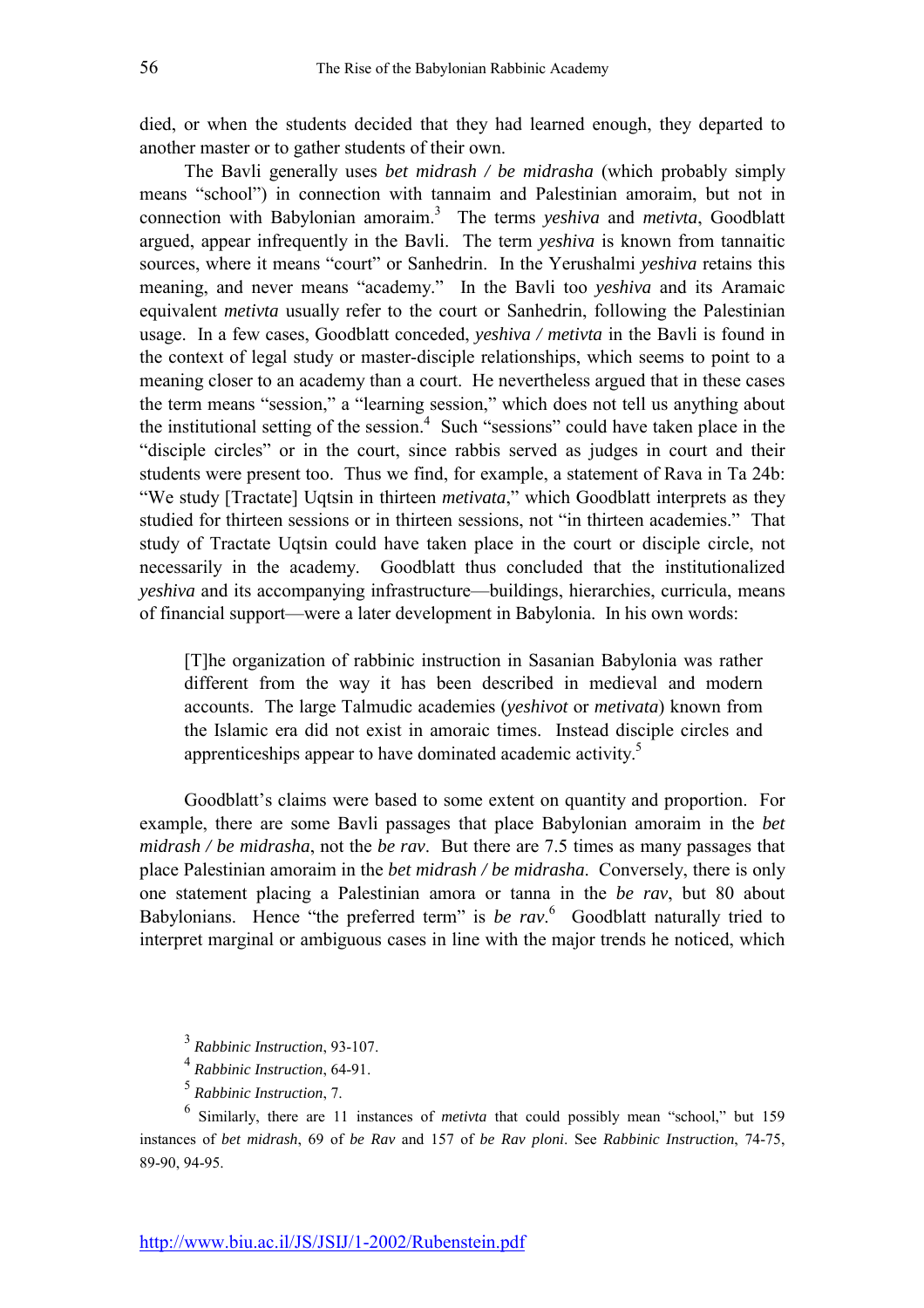sometimes produced forced interpretations.<sup>7</sup> And he did his best to minimize counterexamples with an assortment of arguments: some references to *yeshiva* seemingly meaning academy, or to *bet midrash* with a Babylonian amora, could be later glosses retrojecting the geonic situation, or scribal errors, or passages from the She'iltot that entered the text of the Talmud.<sup>8</sup> Here my intention is not to cast aspersions on Goodblatt's scholarship, because it is a first-rate book, and I suggest that he was ultimately correct. Still, his arguments were based, to a certain extent, on statistics and proportion, and there remained a number of problematic passages that ostensibly contradicted his position. Goodblatt's conclusions were persuasive, in general, but there were a few sources that did not fit.

Yeshayahu Gafni challenged Goodblatt's conclusion in an article published in the journal *Zion* in 1978 entitled "Yeshiva and Metivta," based on his dissertation, which he had obviously been working on at the same time Goodblatt was conducting his study.<sup>9</sup> Gafni agreed that *yeshiva / metivta* in tannaitic sources and in the Yerushalmi meant a court or Sanhedrin, not an academy. However, he argued that some Bavli traditions—about 35 in total—do indeed use the term *yeshiva* to mean "academy," and that some descriptive passages reflect the existence of such an institution in talmudic times. Gafni questioned some of Goodblatt's interpretations of passages where Goodblatt argued that *yeshiva* means "session" or "court" and not academy. Gafni concluded that *yeshivot* originated in late amoraic times in Babylonia, not in post-talmudic times.

Goodblatt penned a rejoinder to Gafni's article that was published in 1981 defending his claims.<sup>10</sup> This rejoinder did not add too much substance, although it responded to specific charges which Gafni had made about Goodblatt misinterpreting certain passages. Goodblatt basically reiterated his conclusions and his arguments based on proportion. Gafni responded to Goodblatt's rejoinder in that same journal issue, again basically repeating his positions.<sup>11</sup> The debate seems to have stalled at that.

Goodblatt and Gafni did their research and conducted their debate before David Weiss Halivni and Shamma Friedman published their theories that the *setam hatalmud*, the unattributed stratum of the Talmud, derives from post-amoraic times. Halivni first articulated his theory in the second volume of *Meqorot umesorot*,

<sup>7</sup> See e.g. *Rabbinic Instruction*, 68: "It is true that some of the BT instances of *yeshivah shel ma'alah* suggest that it was an academic institution....But the activities of the *sanhedrin* included some we would consider academic. In other words 'heavenly court' is as likely a translation as 'heavenly academy." If the activities "suggest that it was an academic institution" then the translation "heavenly court" is much less likely! See too Goodblatt, "New Developments," 27 (below, n. 10), and the suggestion that the term *rosh yeshiva* could be limited to the Palestinian patriarch.

8 See e.g. *Rabbinic Instruction*, 70-71, 79-81, 102.

<sup>9</sup> Yeshayahu Gafni, "Yeshiva' and 'Metivta," *Zion* 43 (1978), 12-37 (Hebrew).

<sup>10</sup> David Goodblatt, "New Developments in the Study of the Babylonian *Yeshivot*," *Zion* 46 (1981), 14-38 (Hebrew).

<sup>11</sup> Yeshayahu Gafni, "Concerning D. Goodblatt's Article," *Zion* 46 (1981), 52-56 (Hebrew).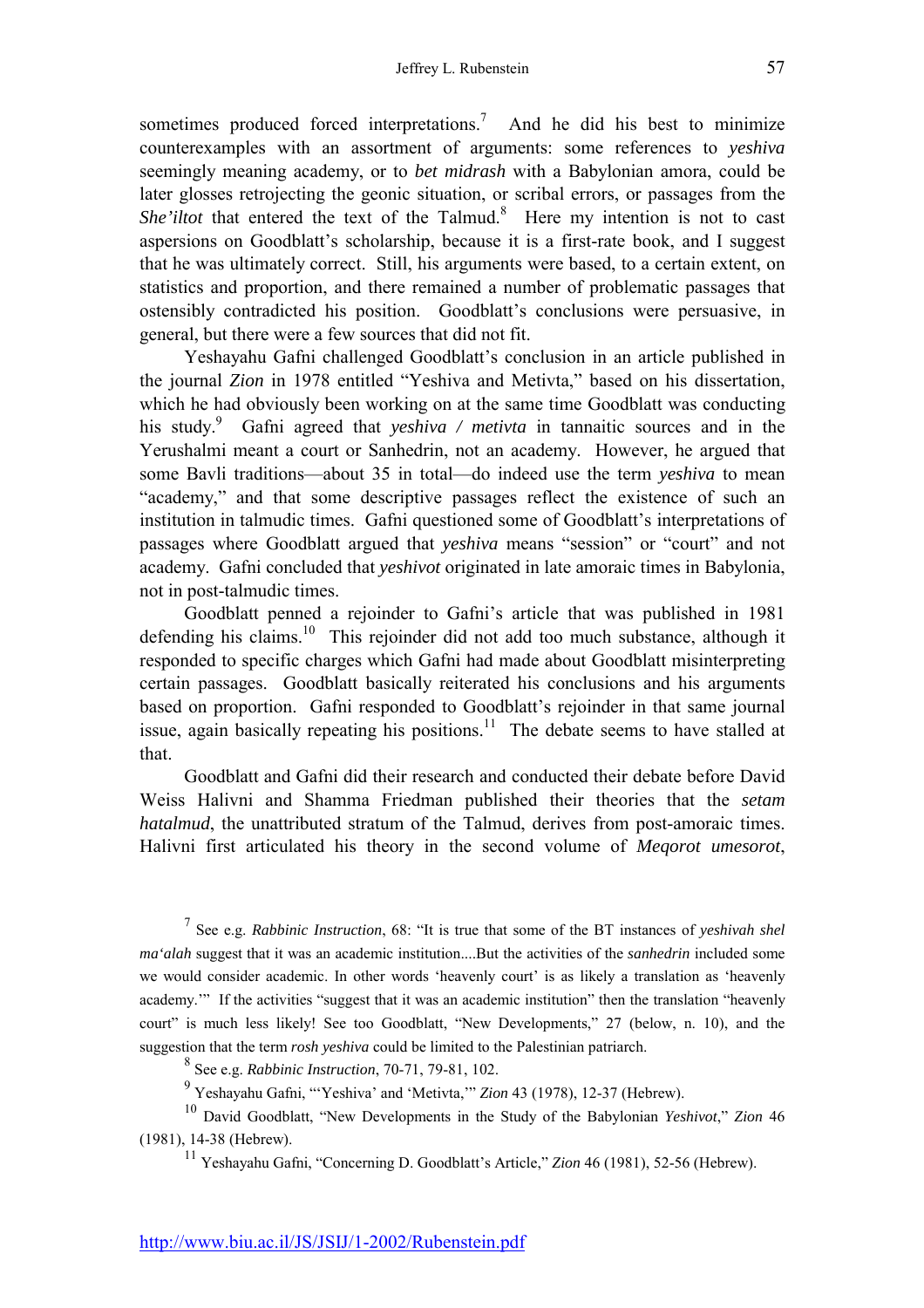published in  $1975$ .<sup>12</sup> Friedman published his method in his introduction to "Pereq ha'isha rabba babavli" in 1977.<sup>13</sup> Goodblatt refers briefly to Shamma Friedman's work in his rejoinder, but only to make a point regarding text-criticism, namely that later redactors may have changed the terminology to that which was common in their own times. In any case, the rejoinders were written before the work of Halivni and Friedman gained wide acceptance.

Clearly the theories of Halivni and Friedman may have a significant impact on Goodblatt and Gafni's findings. If references to *yeshiva / metivta* in the Bavli appear exclusively in the stammaitic layer, then Gafni's objections to Goodblatt fall away, whatever we say the word *yeshiva* means. Goodblatt need not explain away all these apparent counterexamples to his theory. Indeed, they would support his theory, at least insofar as he is willing to say that the academies arose in the stammaitic or saboraic period, rather than the geonic period.

A second consideration that should be taken into account is some of the recent scholarship on the longer Bavli narratives, the extended stories that appear mostly in Aramaic. In the years since Goodblatt and Gafni published their studies, it has increasingly become the scholarly consensus that talmudic stories are didactic fictions, not accurate historical reports. Consequently the stories inform us of the ideas, values and cultural situation of the storytellers, not the characters.<sup>14</sup> In many cases, those storytellers were the stammaim, not the amoraim. Shamma Friedman, in his study ìLaíaggada hahistorit betalmud bavli,î showed that the long narrative complex in BM 83b-86a is a revision of earlier Palestinian sources by the Babylonian redactors.<sup>15</sup> Daniel Sperber argued that the long narrative in BQ 117a-b with its detailed description of a rabbinic assembly should be dated to saboraic times.<sup>16</sup> In my recent work, *Talmudic Stories: Narrative Art, Composition, and Culture*, I argue that the same is true in other cases.<sup>17</sup> Many of the longer Bavli stories about tannaim such as

12 David Halivni, *Meqorot umesorot*, vol. 2 (*Yoma-Hagiga*; Jerusalem: Jewish Theological Seminary, 1975), 1-12. The theory is more fully developed in vol. 3 (*Shabbat*, 1982) and vol. 5 (*Bava Qama*, 1994), and in his English book, *Midrash, Mishnah, and Gemara: The Jewish Predilection for Justified Law* (Cambridge: Harvard University Press, 1986), 76-104.

 $13$  Shamma Friedman, "`Al derekh heger hasugya" ("On the Method of Critical Research of the Sugya") in his "Pereq ha'isha rabba babavli," *Mehqarim umeqorot*, ed. H. Dimitrovsky (New York: Jewish Theological Seminary, 1977), 283-321.

14 For a review of the literature, see Jeffrey L. Rubenstein, *Talmudic Stories: Narrative Art, Composition, and Culture* (Baltimore: Johns Hopkins University Press, 1999), 1-10.

<sup>15</sup> Shamma Friedman, "La'aggada hahistorit betalmud bavli," *Saul Lieberman Memorial Volume*, ed. Shamma Friedman (New York: The Jewish Theological Seminary, 1993), 119-63. An abbreviated English translation appears as "Development and Historicity in the Aggadic Narrative of the Babylonian Talmud – A Study based upon B.M. 83b-86a," *Community and Culture: Essays in Jewish Studies in Honor of the Ninetieth Anniversary of the founding of Gratz College*, ed. N.M. Waldman (Philadelphia: Gratz College, 1987), 67-80.

<sup>16</sup> Daniel Sperber, "On the Unfortunate Adventures of Rav Kahana: A Passage of Saboraic Polemic from Sasanian Persia,î *Irano-Judaica*, ed. S. Shaked (Jerusalem, 1982), 83-100.

17 Rubenstein, *Talmudic Stories*, 255-67.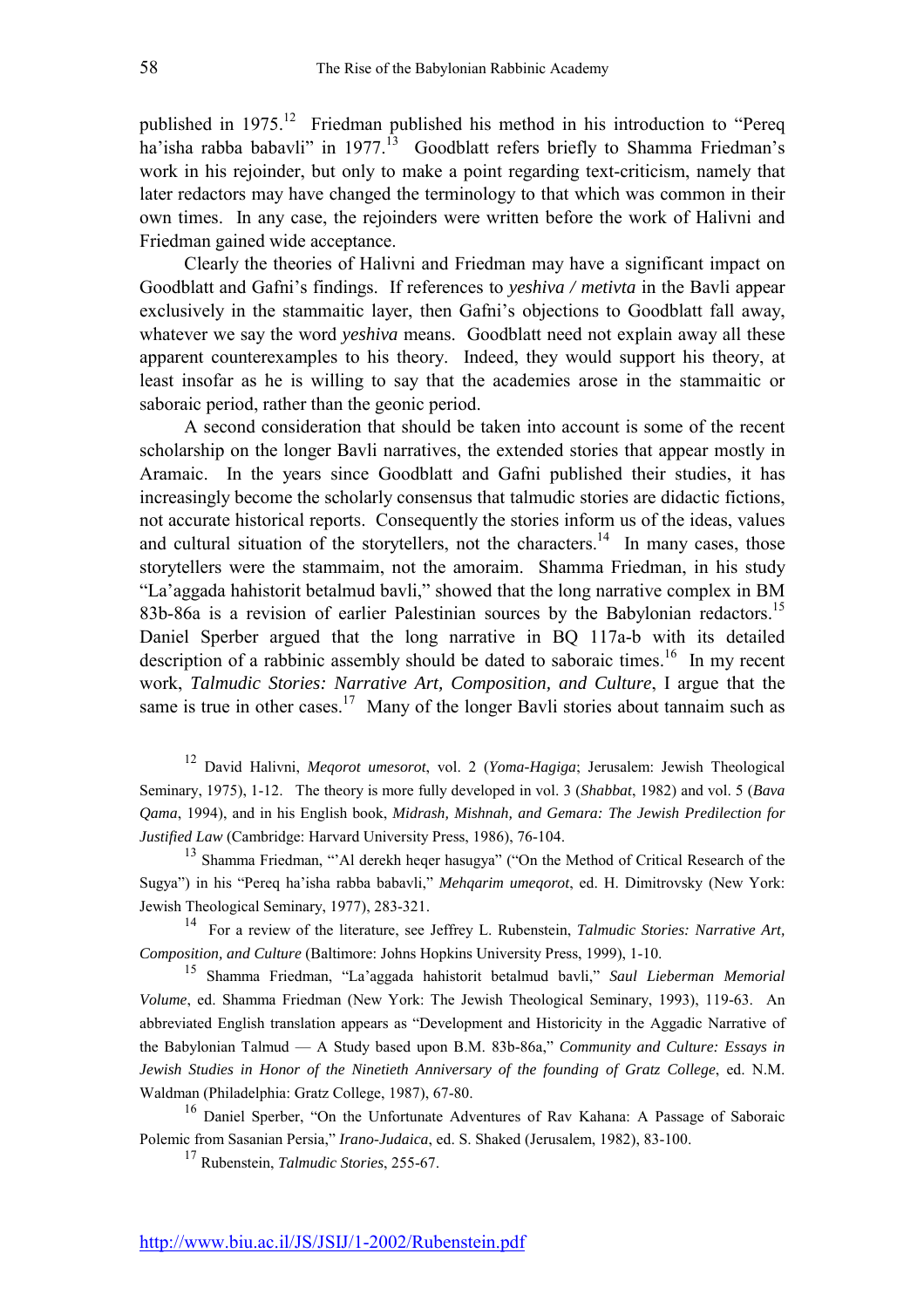Elisha ben Abuya, R. Shimon bar Yohai in the cave, and R. Yohanan b. Zakkai and his escape from Jerusalem, should be attributed to the stammaim. They are reworkings of Palestinian sources in much the same way that Bavli halakhic *sugyot* are often reworkings of earlier Palestinian *sugyot*. 18

If these theories are accepted, then we must reevaluate some of the evidence that figures in the debate between Gafni and Goodblatt. Many of the references to *yeshiva / metivta*, as well as the richest descriptions of the academy, appear in these long narratives. And if they should be attributed to the stammaim, clearly they do not tell us anything about the amoraic period.

Let us now turn to the attestations of *yeshiva / metivta* in the Bavli. There are about 35 examples of *yeshiva* / *metivta* which refer to academies according to Gafni and which Goodblatt dismisses. Almost all of these attestations fall into one of four categories that complicate their use as evidence: (1) they appear in the stammaitic stratum of the *sugya*; (2) they appear in long Bavli narratives that bear signs of stammaitic reworking; (3) textual variants make the attestation suspect; (4) while the attestation does point to a situation of masters and disciples, it does not necessarily indicate an academy. The term may refer to the "session" of a small school or a disciple circle, as Goodblatt suggests.<sup>19</sup> Some attestations fall into two of these categories, such as a late story with textual variants.

*Category 1: The stammaitic layer of sugyot*:

(a) Git 6a:

איתמר בבל. רב אמר כא"י לגיטין וׁמואל אמר כחו"ל.

לימא בהא קא מיפלגי...אלא... רב סבר כיון דאיכא מתיבתא מיׁכח ׁכיחי, ושמואל סבר מתיבתא בגירסייהו טרידי.

In this case the term *metivata* clearly appears in a stammaitic gloss which explains the dispute between Rav and Shmuel over the status of Babylonia with respect to divorces. Whether we understand *metivata* here as "academy," which seems most likely, or "session," the term only provides evidence of the post-amoraic situation, not the circumstances in the time of Rav and Shmuel. The Yerushalmi preserves a very similar version of the disagreement between Rav and Shmuel, but lacks any parallel to the gloss (yGit 1:2, 43c).<sup>20</sup>

<sup>18</sup> In other words, while these stories originated in Palestine, their current forms in the Bavli are a product of the Bavli redactors, who substantially reworked their Palestinian sources.

 $19$  See Goodblatt, "New Developments," 18.

 $20$  Gafni, "Yeshiva," 36 n. 124 notes that the attestation is in the Bavli's explanation of Rav and Shmuel (as does Goodblatt, *Rabbinic Instruction*, 84). He does not attribute the mention of *metivta* to these amoraim. But since Gafni wrote before the notion that the stammaitic stratum post-dated the amoraic period gained acceptance, he still claimed that this passage provided evidence of the situation in amoraic times.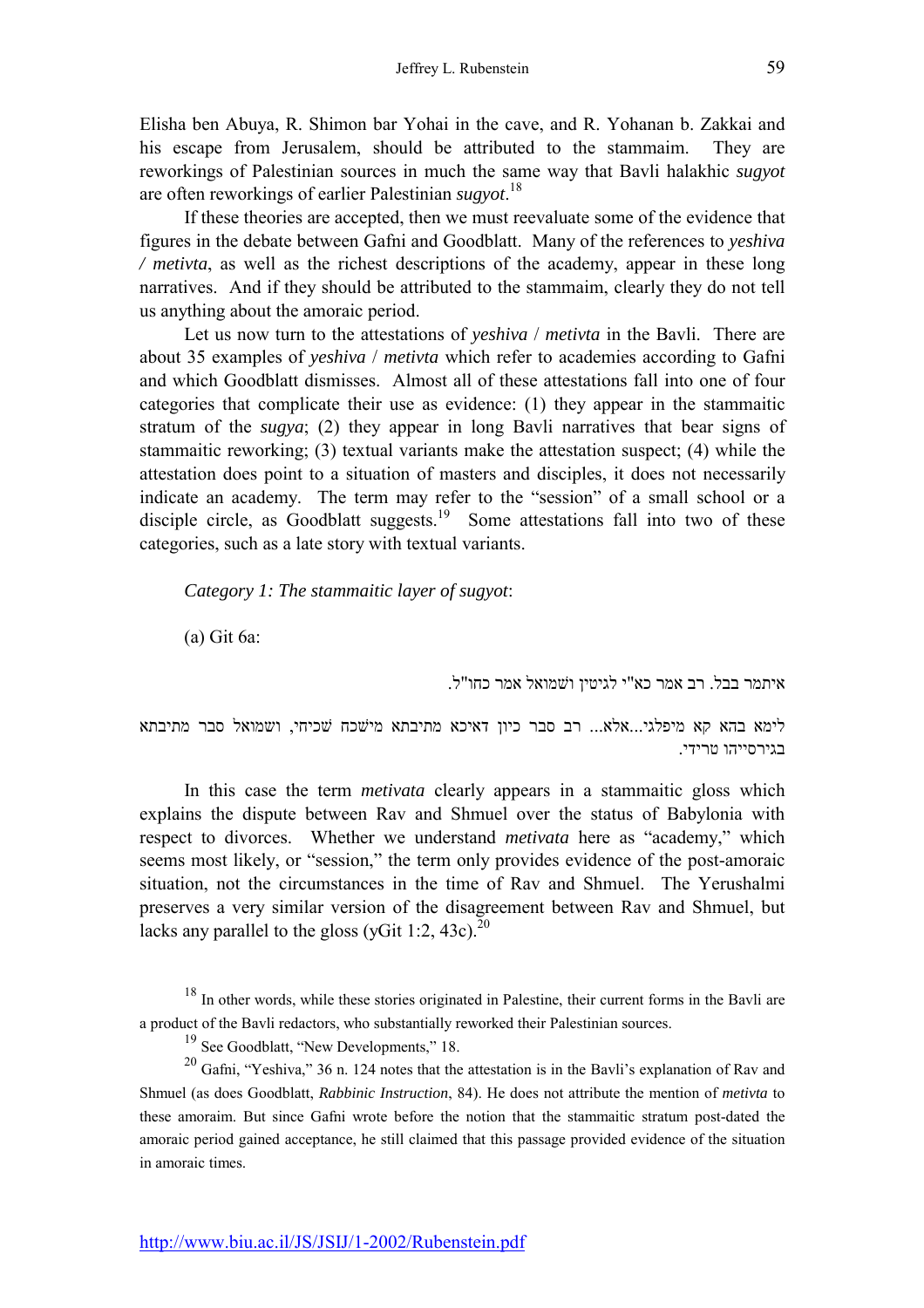(b) Shab 114a:

ואמר ר' יוחנן. איזהו ת"ח. כל ׁׁואלין אותו הלכה בכל מקום ואומרה.

למאי נפקא מינה. למנוייה פרנס על הציבור אי בחדא מסכתא—באתריה. אי בכוליה תלמודיה—בריש מתיבתא.

Again, the reference to the *resh metivta* appears in the stammaitic gloss to R. Yohanan's statement. The stammaim explain the significance of being able to answer halakhic questions in terms of eligibility to serve as *resh metivta*. Here too it seems to me most likely that the meaning is indeed "head of the academy" rather than "head of a sessionî; many sages could be expected to lead study-sessions, even those not able to answer a wide range of halakhic questions. Be that as it may, the *metivta* cannot be located in the amoraic period based on this source. $21$ 

(c) Eruv 21a:

אמר רב ירמיה בר אבא אמר רב. אין בורגנין בבבל ולא פסי ביראות בחו"ל. בורגנין בבבל לא, דׁכיחי בידקי. פסי ביראות בחו"ל לא, דלא ׁכיחי מתיבתא.

Rav simply states that the laws of the well-partitions do not apply outside of the Land of Israel. The stammaitic gloss explains that the reason is due to the absence of *metivata*.

(d) Mak 11b (=Sot 7b / BQ 92a)

א"ר ׁמואל אמר רבי יוחנן, מאי דכתיב: 'יחי ראובן ואל ימות...וזאת ליהודה' [דברים לג,ו-ז], כל אותן ֿשנים שהיו ישׂראל במדבר היו עצמותיו של יהודה מגולגלין בארון עד שעמד משה ובקש עליו רחמים. אמר לפניו: רבונו ׁל עולם. מי גרם לראובן ׁיודה ליהודה? 'וזאת ליהודה ׁמע ה' קול יהודה'.

על איבריה לׁפא, ולא הוה קא מעיילין ליה למתיבתא דרקיעאó'ואל עמו תביאנו'.

ולא הוה קא ידע מׁקל ומטרח בהדי רבנןóידיו רב לו'.

לא הוה ידע לפרוקי קוׁיאóועזר מצריו תהיה'.

Here we have a stammaitic gloss to an amoraic exegetical tradition. The stam extends the midrash by detailing Moses's prayers to grant Judah a place within the heavenly *metivta*. Since heavenly institutions generally are patterned after earthly counterparts, the midrash implies the existence of a *metivta* in stammaitic times. It is clear that the tradition cannot be linked with Shmuel or R. Yohanan; they only speak

<sup>21</sup> For the discussion of this source, see Goodblatt, *Rabbinic Instruction*, 61 and n. 75; Gafni, "Yeshiva," 32 and n. 100, and the response, Goodblatt, "New Developments," 27-28 and n. 57.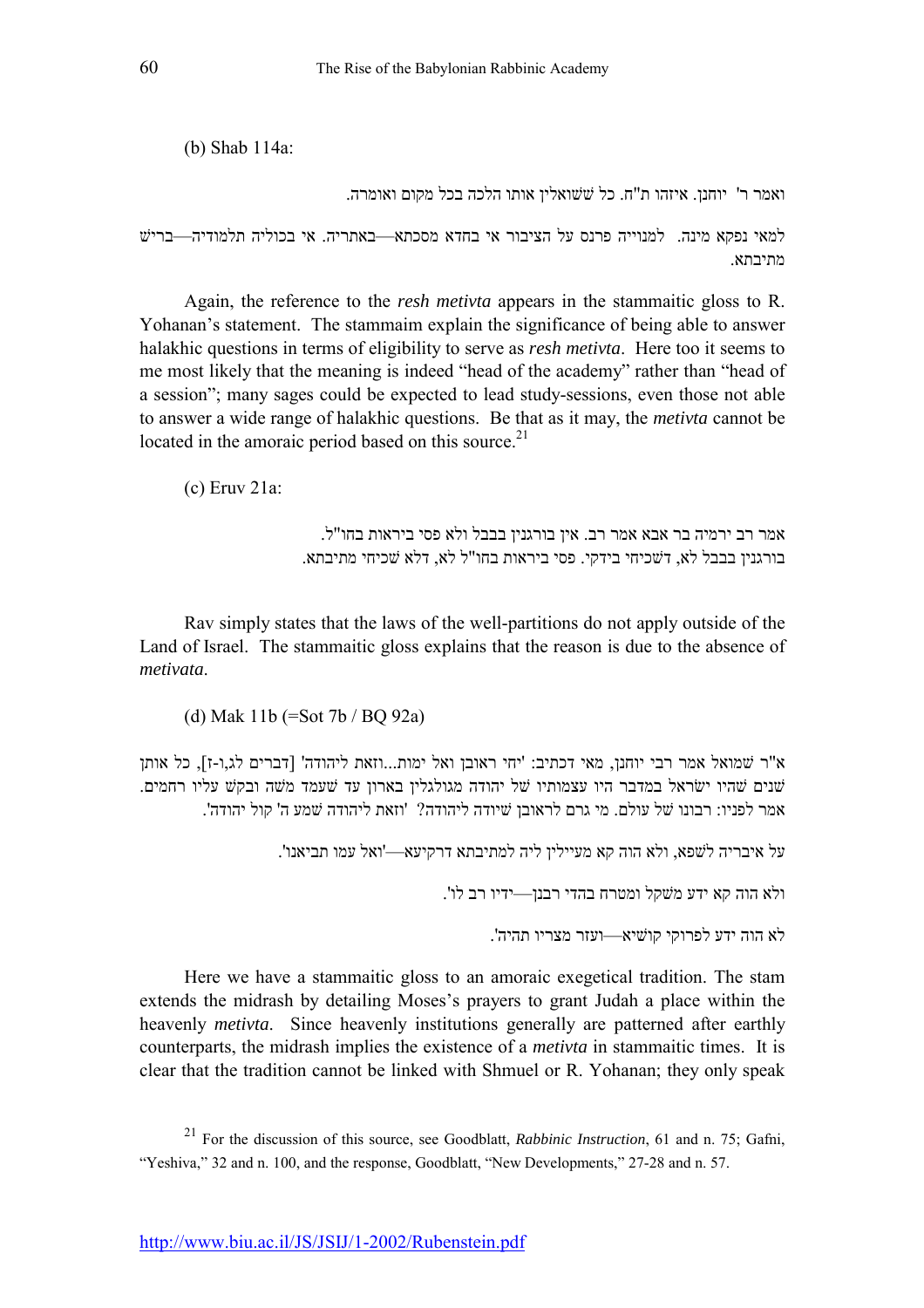of Judah and his bones. Incidentally, this is one of the clearest examples, in my opinion, where *metivta* refers to the academy, not a session. For the activity portrayed is quintessentially academic: dialectical debate involving questions and solutions and give-and-take. $22$ 

(e) Other examples of Gafniís references that appear in the stammaitic layer are: Ber  $57a^{23}$  Eruv  $26a^{24}$  MO  $16b^{25}$  Nid  $14b^{26}$ 

## *Category 2: Lengthy narrative traditions*

(a) Ket 103a-b

אמר להם [ר' יהודה הנשיא]: לחכמי ישראל אני צריך. נכנסו אצלו חכמי ישראל. אמר להן: אל תספדוני בעיירות והוֹשיבו יֹשיבה לאחר שׁלוֹשים יום. שמעון בני חכם. גמליאל בני נשיא. חנינא בר תמא יוֹשׁב בראשׁ ...

הוֹשיבו יֹשיבה לאחר שלוֹשים יום—דלא עדיפנא ממֹשה רבינו...תלתין יומין ספדין ביממא וליליא, ומכאן ואילך ספדו ביממא וגרסי בליליא, או ספדו בליליא וגרסי ביממא, עד דספדי תריסר ירחי ׁתא.

Goodblatt suggests that *yeshiva* here refers to a study-session in honor of R. Yehuda HaNasi.27 Gafni counters that since the session is for study (*garsei*), the *yeshiva* must be a place for study, hence an academy rather than a court.<sup>28</sup> Be that as it may, the Yerushalmi version does not mention a *yeshiva* at all (yKil 9:4, 32a):

ר' ציוה ׁלׁה דברים בׁעת פטירתו מן העולם: אל תזוז אלמנתי מביתי. ואל תספדוני בעיירות. ומי ׁטפל בי בחיי יטפל בי במותי.

<sup>22</sup> See Gafni, "Yeshiva," 31. Goodblatt's argument that the term means "session" here is forced (*Rabbinic Instruction*, 85).

 $^{23}$  The first attestation on this folio, discussed below, category 3 (b).

<sup>24</sup> The second attestation of *yeshiva* on this folio, in the stammaitic gloss to R. Yohanan's dictum. The attestation in R. Yohanan's dictum probably means "session"; see below.

<sup>25</sup> See Gafni, "Yeshiva," 23-24. Actually in this case the term *yeshiva* appears in a Hebrew exegesis attributed to R. Abbahu. However, the exegesis is accompanied by an Aramaic gloss that mentions King David teaching the rabbis, which creates the impression of an academic context, and which Gafni adduces as the key proof. In R. Abbahu's statement *yeshiva* could well mean "court" or "session."

 $^{26}$  Gafni, "Yeshiva," 32, notes that the attestation is not attributed to an amora.

27 Goodblatt, *Rabbinic Instruction*, 70-71.

 $^{28}$  Gafni, "Yeshiva," 23. See too 36 n. 124.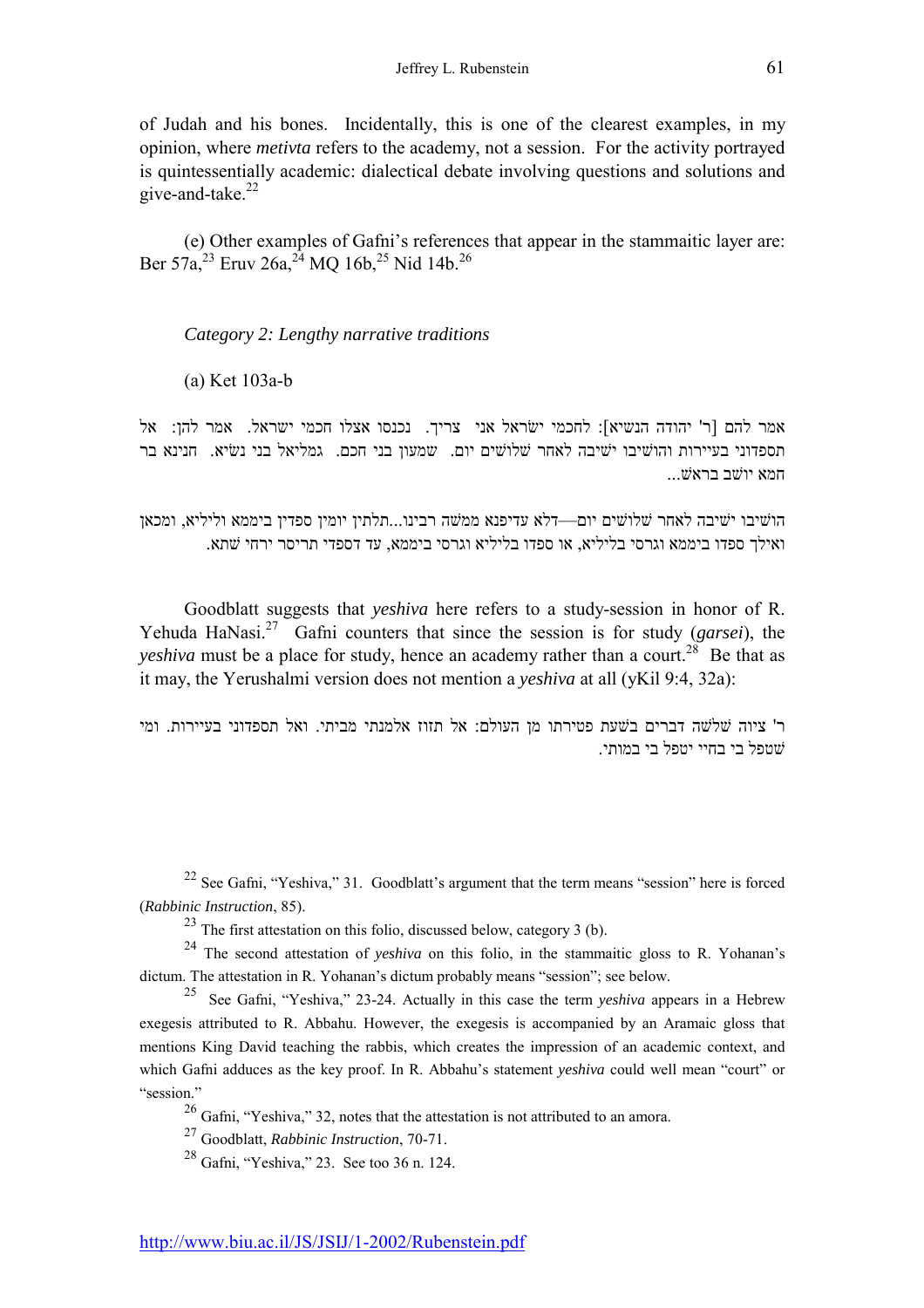The Hebrew in the Bavli notwithstanding, we are probably dealing with a stammaitic expansion of the Yerushalmi narrative. Gafni indeed observes in a note that the passage about the *yeshiva* does not appear in the Palestinian parallels and concedes that "perhaps a Babylonian addition is before us."<sup>29</sup> However we translate *yeshiva*, it does not necessarily provide information about amoraic Babylonia.

(b) Yev 105b

אדהכי אתא רבי למתיבתא. אינהו דהוו קלילי יתיבו בדוכתייהו. רבי יׁמעאל ברבי יוסי אגב יוקריה הוה מפסע ואזיל. אמר ליה אבדן, מי הוא זה שמפסע על ראשי עם קדוש? אמר ליה... אדהכי אתיא יבמה לקמיה דרבי, אמר ליה רבי לאבדן פוק בדקה. לבתר דנפק, אמר ליה רבי יׁמעאל: כך אמר אבא, 'איש' כתוב בפרׁה [דברים כה,ז,ט], אבל אׁה בין גדולה בין קטנה...

Again Goodblatt insists that *metivta* tolerates the meaning of session, whereas Gafni points out that the fact that the students have set places points to a permanent location for study. However, as Israel Ben-Shalom has argued, although the narrative is set in the *metivta* of R. Yehuda HaNasi, it is a Babylonian fiction that portrays the characters in a much different fashion than they appear in Palestinian sources.<sup>30</sup> Ben-Shalom also notes that the hostile and mean-spirited interchange depicted in the story is a motif found exclusively in the Bavli. There is no Palestinian version of this story except for a brief tradition in yYev 12:4, 13d:

רבי יׁמעאל בי רבי יוסה בעא קומי רבי: מה בין קטן ומה בין קטנה. אמר ליה: 'איש'ׁכתוב בפרׁה [דברים כה, ז, ט]. ברם הכא 'ונגׁה יבמתו אליו' [דברים כה, ט] ñ בכל מקום.

There is no absolute proof here that the story is a stammaitic construction. But the lack of a Palestinian parallel, the idiosyncratic portrayal of characters and the uniquely Babylonian motifs suggest a fictional narrative of the stammaim. At least the story cannot be taken of evidence of academies in tannaitic or amoraic times.

(c) BM 86a

וקא מיפלגי במתיבתא דרקיעא אם בהרת קודמת... הקב"ה אומר טהור וכולה מתיבתא דרקיעא אמרי טמא... נפל פיתקא מרקיעא בפומבדיתא רבה בר נחמני נתבקׁ ביׁיבה ׁל מעלה.

Gafni claims that the *metivta* cannot refer to a court or a judicial session; the sages debate a matter of theoretical law with  $God.^31$  Were God to be acting as judge, he would certainly know the "true" decision. On this point Gafni may be correct. Even

 $^{29}$  *Yeshiva*, 23 n. 52. See too Goodblatt, "New Developments," 18.

<sup>30</sup> Israel Ben-Shalom, "And I Took unto Me Two Staves: the One I Called Beauty and the Other I called Bands' (*Zach. 11:7*)," *Dor-Le-Dor: From the End of Biblical Times up to the Redaction of the Talmud. Studies in Honor of Joshua Efron*, eds. A. Oppenheimer and A. Kasher (Jerusalem: Bialik, 1995), 242-44 (Hebrew).

 $31$  Gafni, "Yeshiva," 25 and 29; see his n. 64 for textual variants.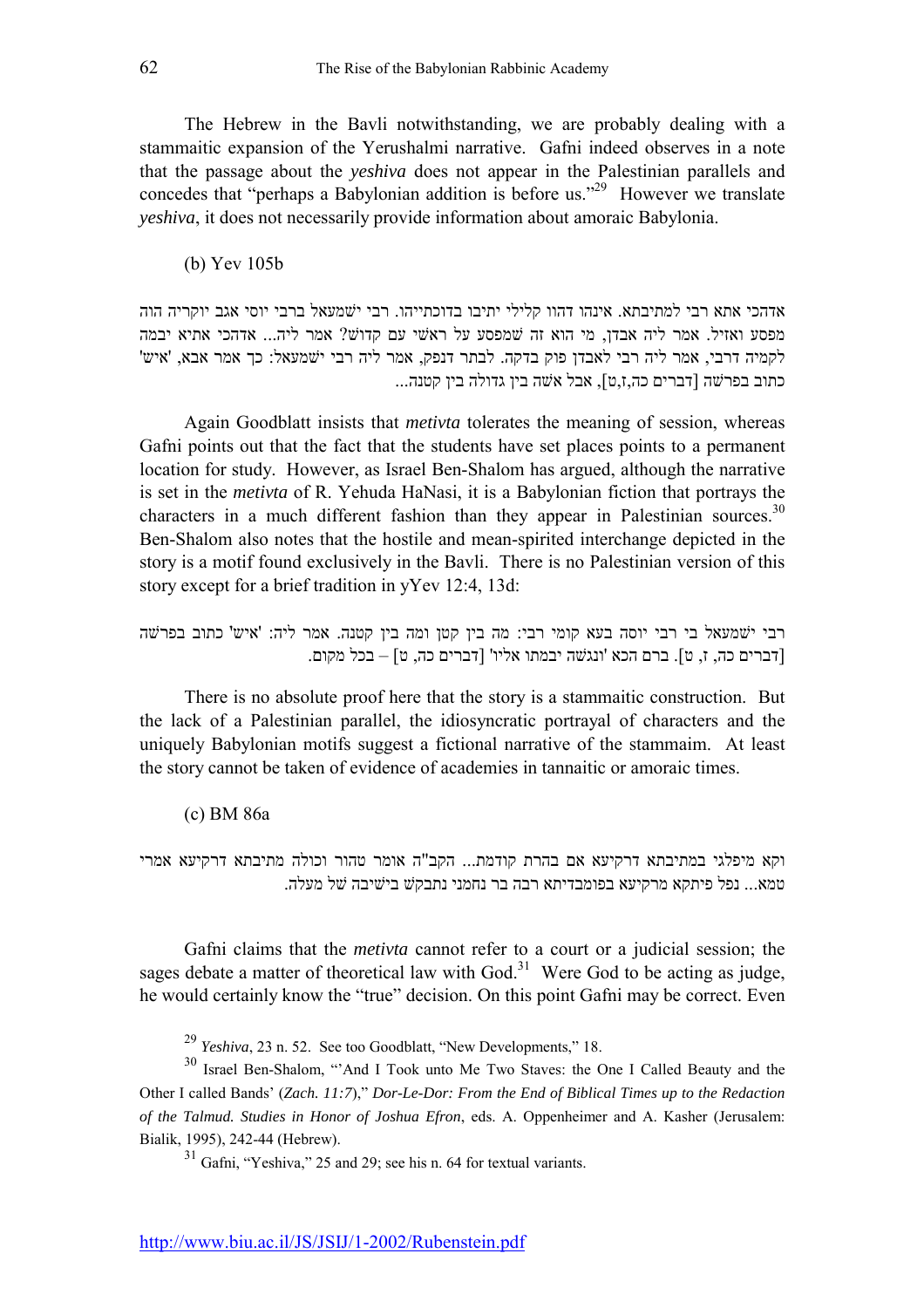if *metivta* means "session," as Goodblatt suggests, it is an academic session that is described. But this source appears in the very lengthy aggadic compilation spanning from BM 83b-86a that Shamma Friedman has shown to be of late, post-amoraic provenance.32 This particular tradition does not appear in either of the Palestinian aggadic compilations that Friedman identifies as the base sources of the Bavli. Again, we cannot take this tradition as evidence of an academy during the time of Rabbah bar Nahmani or during amoraic times, since the story is not an amoraic source.

(d) Other attestations that appear in late-Bavli narratives: Ber 18b, Ber  $27b$ ,  $33$ Ber 56a, Ber 57a, <sup>34</sup> MO 16b, <sup>35</sup> Yev 105b, <sup>36</sup> Ket 106a, <sup>37</sup> Ned 81a, <sup>38</sup> BM 85b, BB  $12h^{39}$ 

*Category 3: Textual problems*

(a) Ta 21b

אבא אומנא הוה אתי ליה ׁלמא ממתיבתא דרקיעא כל יומא. ולאביי כל יומא דׁבתא, לרבא כל מעלי יומא דכפורי.

This is the version of the printings. As Gafni points out, mss Oxford 366, Munich 140 and Adler 84, as well as other text witnesses, omit the word ממתיבתא (although it is present in Munich  $95$ ).<sup>40</sup>

(b) Ber 57a

הרואה אווז בחלום יצפה לחכמה, ׁנאמר 'חכמות בחוץ תרנה' [מׁלי א ,כ]. והבא עליה הוי ראׁ יׁיבה. אמר רב אׁי. אני ראיתיה ובאתי עליה וסלקית לגדולה.

Goodblatt points out that ms Munich 95 reads לגדולה יצפה עליה הבא, which matches Rav Ashi's statement.<sup>41</sup> Gafni, to his great credit, brings considerably more

 $32$  Friedman, "La'aggada hahistorit." See especially 139 n. 106.

<sup>33</sup> The second attestation, in the story of the deposition of Rabban Gamaliel.

<sup>34</sup> There are two attestations on both Ber 56a and 57a; all appear within the lengthy narrative about the dream-interpreter Bar Hedaya. See below, category 3 (b) and (c).

 $35$  See n. 25.

<sup>36</sup> The second attestation on this folio, in addition to that mentioned above, which appears in the story of R. Eleazar b. R. Shimon.

37 See Goodblatt, *Rabbinic Instruction*, 79-81.

 $38$  See below, category 4 (a).

 $39$  See Gafni, "Yeshiva," 32 and nn. 95, 97. The attestation here appears in a story about Mar bar Rav Ashi, one of the latest amoraim, so it must be post-amoraic.

 $40$  Gafni, "Yeshiva," 30 n. 85.

41 Goodblatt, *Rabbinic Instruction*, 71.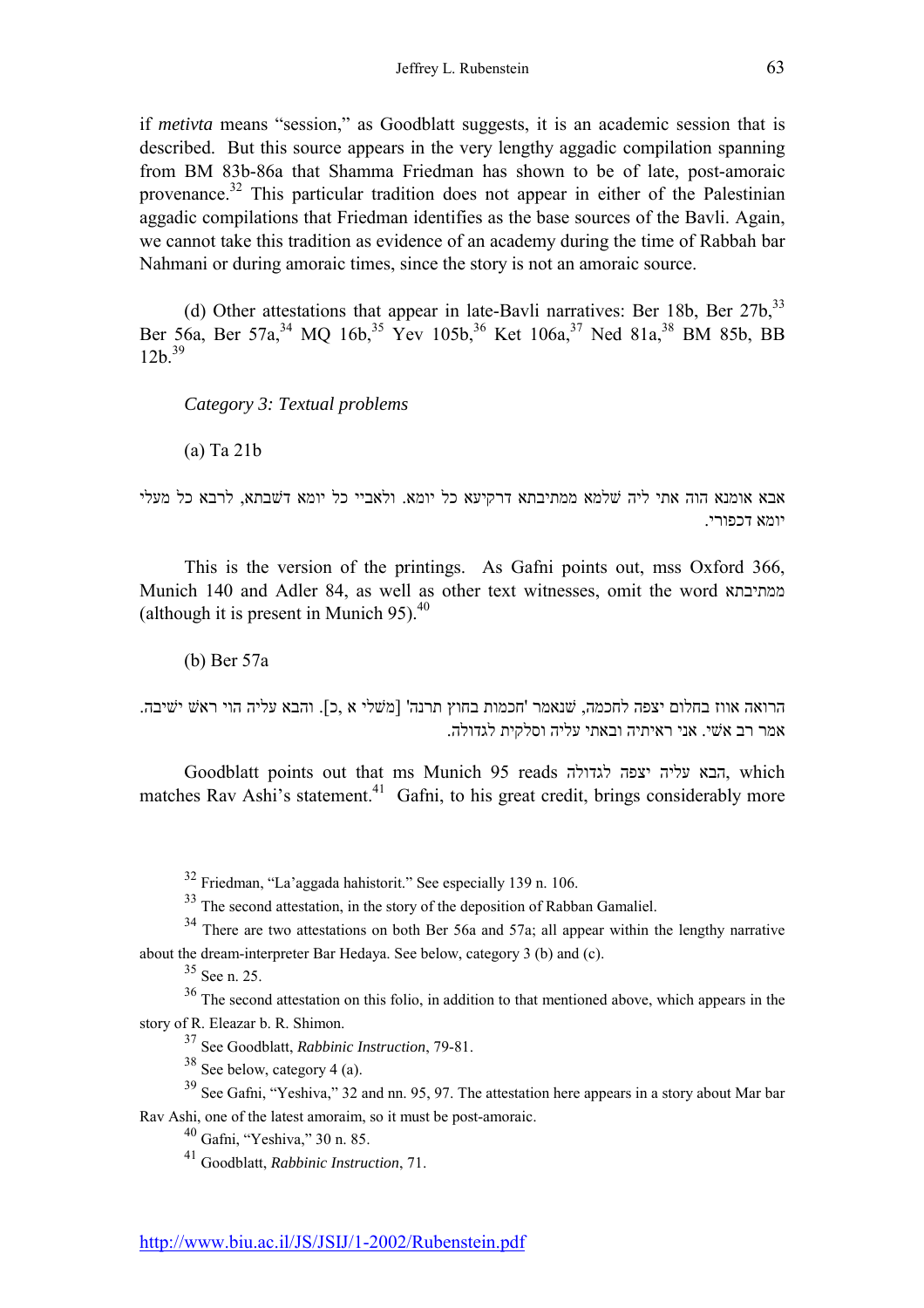textual evidence.42 While one Geniza fragment preserves the word *yeshiva*, another one has a completely different reading, promising the world to come to this fortunate dreamer. Such variants render it difficult to base historical conclusions with any degree of confidance.

In any case, this passage appears in the lengthy story of Rava and Abaye and their encounters with the dream-interpreter Bar-Hedaya, itself a component of the "dream book," spanning Ber 54a-57b.<sup>43</sup> That story is very strange and obviously fictional. It presumably post-dates Rava and Abaye by several generations, long enough for highly legendary traditions to develop about them. The version in yMS 4:9, 55b is much briefer and contains none of those references. In light of the research on stammaitic reworking of narratives, I think we are dealing with an extremely late and highly developed stammaitic composition. Two other texts that Gafni adduces come from the "dream book," including the following:

(c) Ber 57a

הנכנס לאגם בחלום נעשה ראש ישיבה, ליער נעשה ראש לבני כלה...

As Gafni points out, "there are a great many textual variants to this passage."<sup>44</sup> Its place in the *sugya* varies considerably in the different manuscripts, a sign that it may well have originated as a gloss. While the variants generally preserve the term *rosh yeshiva*, the differences in order of clauses and wording do not inspire confidence.

(d) Other attestations with textual variants include: Ber  $27b<sub>1</sub><sup>45</sup>$  Ber  $27b<sub>1</sub><sup>46</sup>$  Ber 56a,<sup>47</sup> Ned 81a,<sup>48</sup> BM 85b,<sup>49</sup>

*Category 4: School, session or disciple circle*:

(a) Ned 81a

איסי בר יהודה לא אתא למתיבתא דר' יוסי תלתא יומי. אׁכחיה ורדימוס בר' יוסי א"ל מ"ט לא אתי מר לבי מדרׁא דאבא הא תלתא יומין...

 $42$  Gafni, "Yeshiva," 26 and n. 70.

43 See Avraham Weiss, *'Al hayetsira hasifrutit shel ha'amoraim* (New York: Horeb, 1962), 264-70.

<sup>44</sup> Gafni, "Yeshiva," 27 n. 71.

 $^{45}$  The first attestation, החולק על ישיבתו של החולק. See Goodblatt, "New Developments," 20 n. 29. The parallel in Sanh 110a lacks the attestation.

 $46$  The second attestation; see Gafni, "Yeshiva," 32.

 $47$  See Gafni, "Yeshiva," 32-33.

<sup>48</sup> See Gafni, "Yeshiva," 35 n. 114; Goodblatt, "New Developments," 25.

 $49$  See Gafni, "Yeshiva," 36 and n. 121.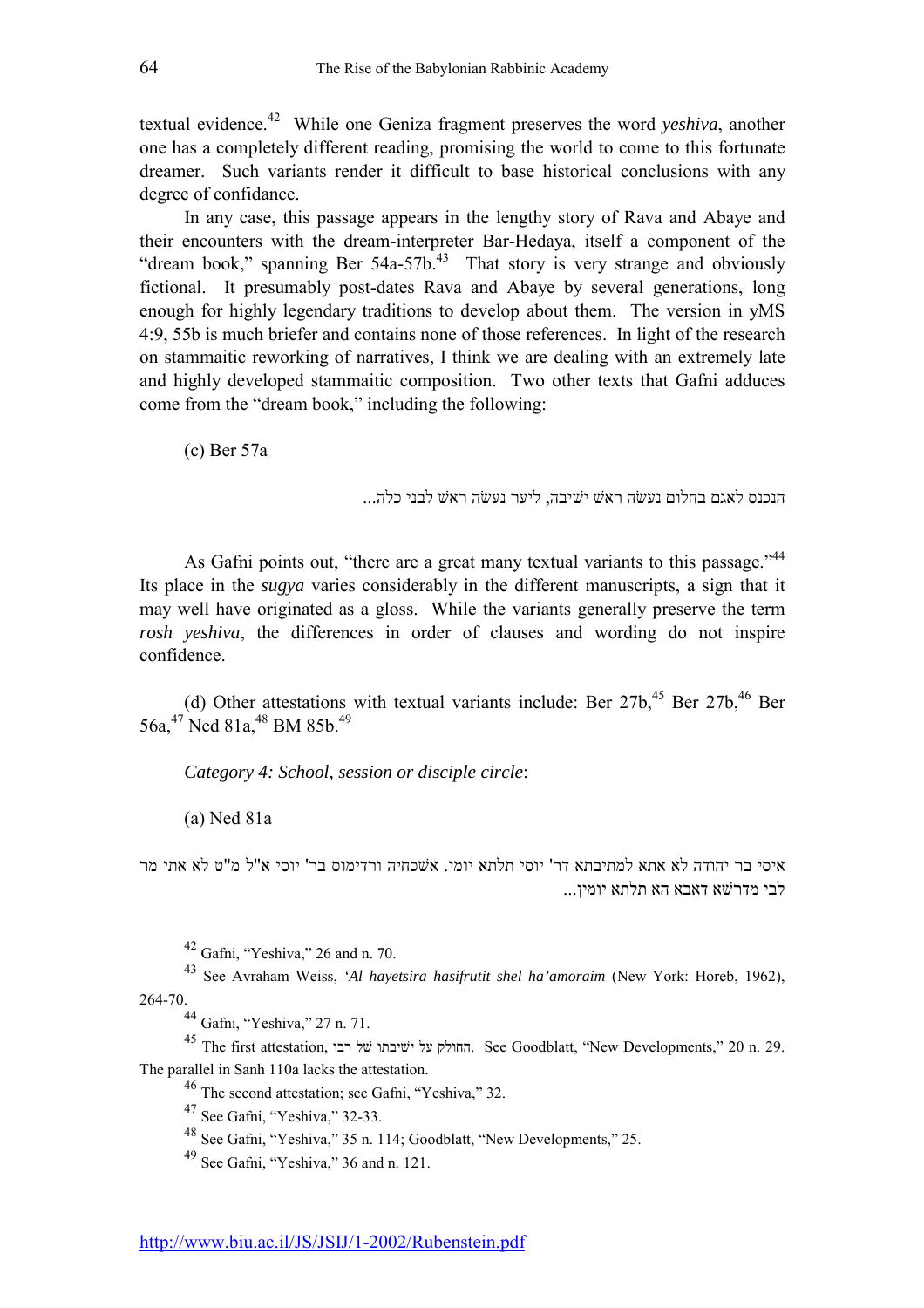Gafni correctly argues that the *metivta* here is in parallel with *be midrasha* and points to a place where sages study Torah, clearly not to the session of a court. Yet there is no evidence that the place is an academy. It could be a small school, essentially a disciple circle, as Goodblatt argues.<sup>50</sup> All we know is that in the view of this Bavli story, Isi bar Yehuda regularly studied with R. Yose and Vardimos once noticed his absence. Nothing informs us as to how many other sages were present.

The version of this story in the Yerushalmi mentions neither *metivta* nor *be midrasha*: Yehuda of Huzi (not Isi) retreats to a cave for three days, and Yose bar Halafta asks him where he has been.<sup>51</sup> Once again the Bavli has reworked a Palestinian source in light of Babylonian reality, placing the sages in a more institutional context. And again it is difficult to determine whether it is an amoraic reworking or a stammaitic reworking. Goodblatt also points out that the version of the story in the *She'iltot* reads *pirqa* in place of both *metivta* and *be midrasha*. 52

(b) Ket 17a = Sanh 14a

ר' אבהו כי הוה אתי ממתיבתא לבי קיסר נפקן אמהתא מבי קיסר לאפיה ומשרין ליה הכי.

Granted Gafni does not place much weight on this source, he nevertheless observes that "this appears to be a description of a journey between two places." $53$ Even so, we have no idea what type of place a *metivta* is. It could be a small-scale school or the place where a disciple circle gathered as much as an academy.

(c) BQ 16b-17a:

'וכבוד עשׂו לו במותו' [דה"ב, לב לג]—מלמד שׁהוֹשיבו ישׁיבה על קברו. פליגי בה ר' נתן ורבנן: חד אמר ׁלׁה, וחד אמר ׁבעה ואמרי לה ׁלוׁים.

This example is instructive. Gafni suggests that based on the Palestinian parallel, which reads *bet vaad*, "it is clear that the meaning is a place of Torah study.<sup>354</sup> That is, *yeshiva* should not be translated as "session," meaning a temporary gathering to study Torah, but refers to a permanent place. However, it is highly questionable whether one should decide on the meaning of a Bavli term based on its Palestinian parallel in cases such as this. The Bavli routinely reworks traditions for its own purposes and in light of Babylonian reality.<sup>55</sup> But even if we grant Gafni this point, it does not help his case, and may actually weaken it. For there is no evidence that a *bet vaad* resembled a rabbinic academy in any respect. The consensus of scholars is now that rabbinic academies did not exist in Palestine during the amoraic

<sup>&</sup>lt;sup>50</sup> Goodblatt, *Rabbinic Instruction*, 32-33; Gafni, "Yeshiva," 35 n. 113, senses this issue.

 $51$  vShev 8:5, 38b.

<sup>&</sup>lt;sup>52</sup> Goodblatt, *Rabbinic Instruction*, 82-83; see too Gafni, "Yeshiva," 35 n. 114.

<sup>&</sup>lt;sup>53</sup> Gafni, "Yeshiva," 35 n. 114. Cf. Goodblatt, *Rabbinic Instruction*, 84.

 $54$  Gafni, "Yeshiya," 24.

 $55$  See Goodblatt, "New Developments," 19.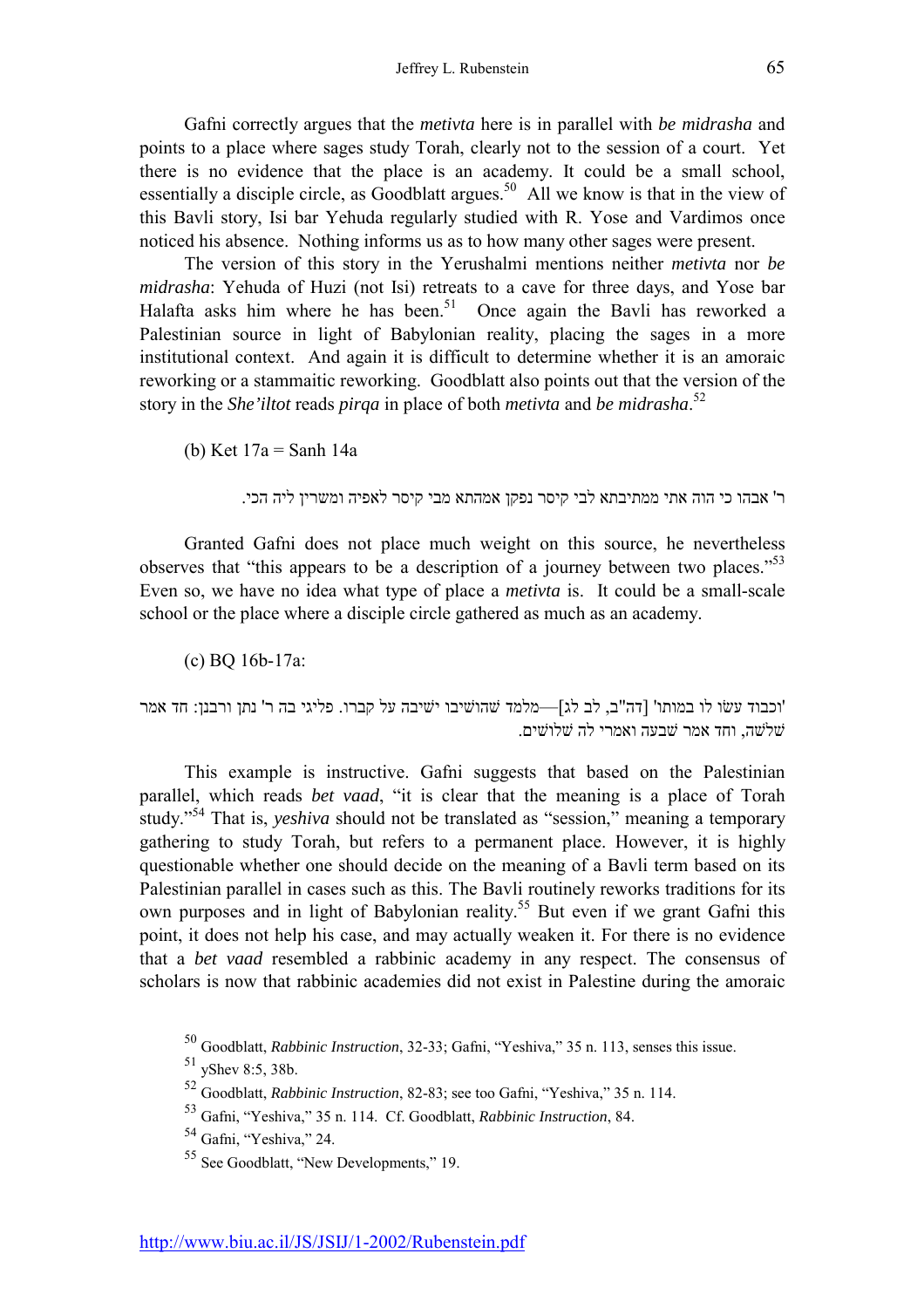period.56 At all events, if we simply take this passage on it own terms, we learn nothing about the nature of this *yeshiva*, other than that Torah was studied there. The meaning could well be "session," as Goodblatt suggests.<sup>57</sup> Even if a permanent place is intended, it could be a small school, not an academy. Moreover, the midrash is unattributed in the Bavli, and therefore could be the work of the stammaim. (That is, the stammaim, not the amoraim, reworked the Yerushalmi tradition.)

(d) Mak 10a

```
אמר ר' יוחנו. הרב שגלה—מגליו ישיבתו עמו.
```
This is perhaps the strongest evidence for Gafni, as the term *yeshiva* appears in an amoraic dictum.58 The reference to a master and disciples points to a place of study, not a court, although here too the lack of description makes it difficult to determine whether an academy is intended. If we accept the attribution, then we cannot bring the statement as evidence that academies existed in amoraic times in Babylonia, as R. Yohanan was a Palestinian. If we reject the attribution or assume that R. Yohanan's original dictum was reworked by the Bavli, then the attestation is not necessarily amoraic, as the stammaim may be responsible for the reworking. There is an inexact parallel in the Yerushalmi that reads *bet vaad* in place of *yeshiva*. 59

(e) Other attestations that fall into this category: Ber 20a (=Ta 24b / Sanh 106a), Ber 27b,<sup>60</sup> Ber 27b,<sup>61</sup> Eruv 26a,<sup>62</sup> Pes 53b, Ta 21b, Ned 81, BQ 16b-17a, BQ 117a, BM 85a, BB 120a.

Conclusion: Thus far we have focussed exclusively on terminological evidence, since that was the subject of the articles by Goodblatt and Gafni. But if we are searching for literary indications of rabbinic academies in the Bavli, there is no reason to limit our focus to philology. The Bavli in fact contains several descriptions of rabbinic gatherings that resemble academies, even though the term itself is not necessarily used. For example, the long narrative at BQ 117a-b, a fictional Babylonian depiction of R. Yohanan and his disciples, describes seven rows of rabbis

56 See Catherine Hezser, *The Social Structure of the Rabbinic Movement in Roman Palestine* (Tübingen: J.C.B. Mohr, 1997), 214; Shaye Cohen, "The Place of the Rabbi in Jewish Society," The *Galilee in Late Antiquity*, ed. Lee Levine (Jerusalem and New York: Jewish Theological Seminary, 1992), 167.

57 Goodblatt, *Rabbinic Instruction*, 70.

<sup>58</sup> This is recognized by Goodblatt, *Rabbinic Instruction*, 72. And see Gafni, "Yeshiva," 24 and n. 61.

59 yMak 2:6, 31b.

 $^{60}$  The first attestation on the page: החולק על ישיבתו על החולק.

 $61$  The second attestation, in the story of the deposition of Rabban Gamaliel.

62 The first attestation on the folio, found in R. Yohananís dictum. See Goodblatt, *Rabbinic Instruction*, 70.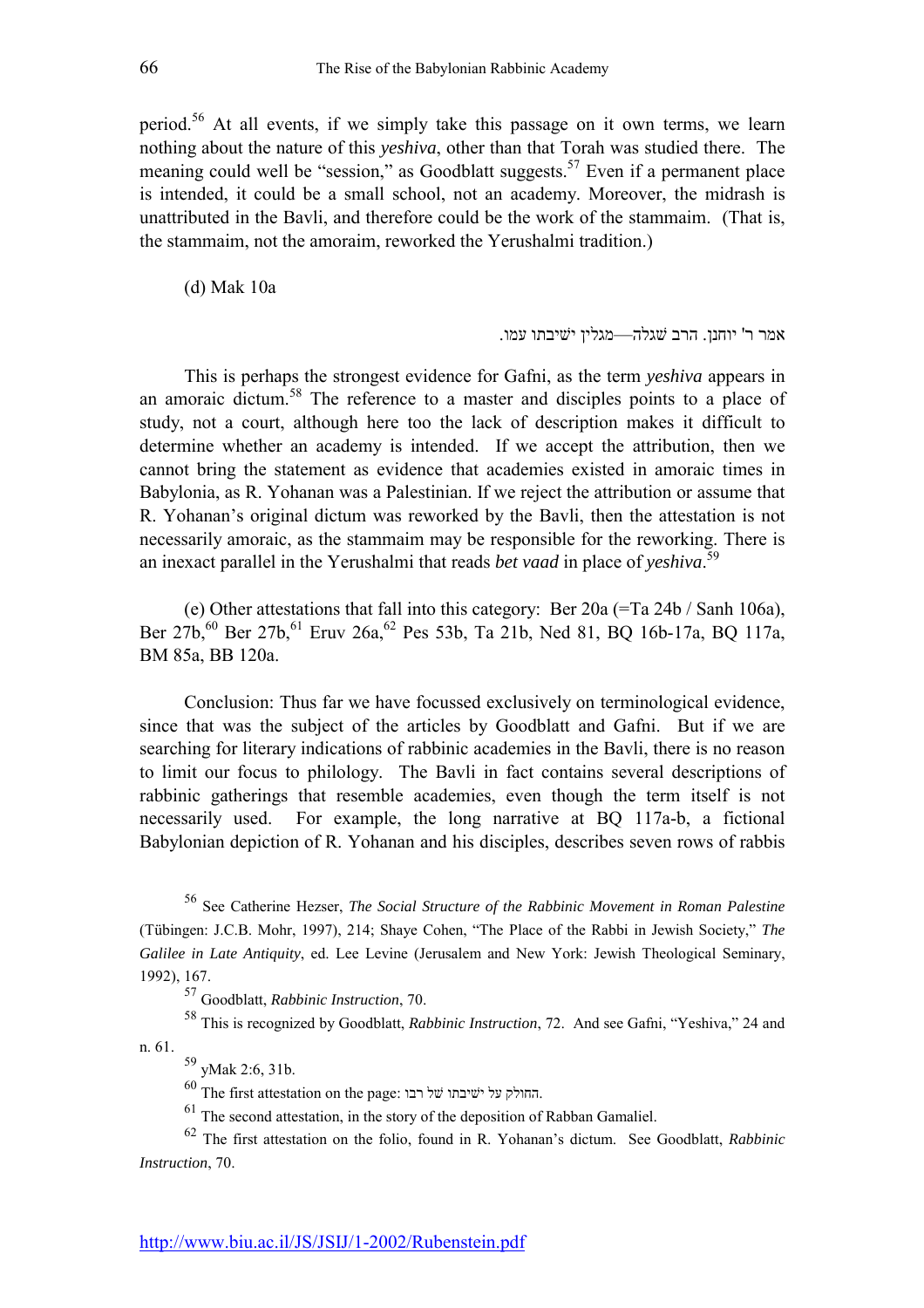arranged in a hierarchical order, the best students in the first rows, the inferior students towards the rear.<sup>63</sup> The story of the attempted deposition of Rabban Shimon b. Gamaliel refers to different ranks, again suggesting a hierarchical organization (Hor 13b-14a). When the leaders enter, the assembled rabbis rise before them. While no numbers are given, one receives the impression that a considerable body of students is present, enough to create a significant show of honor. Later R. Meir and R. Natan are "thrown out" by Rabban Shimon b. Gamaliel, but R. Yose and some anonymous others protest, and they are brought back in. The description is not as detailed as we would like, but the framework certainly appears to be much more than a disciple circle or small school. Although these narratives are set in Palestine, they are late-Babylonian creations or reworkings of Palestinian sources, hence they point to the situation in Babylonia, not Palestine.<sup>64</sup>

Such is the literary evidence. The hypothesis that best accounts for all of the evidence in light of the accepted theories concerning the literary strata of the Bavli is that rabbinic academies arose in Babylonia during the stammaitic period, between 450-600 CE. This explains Goodblatt's observations that the Bavli usually describes Babylonian amoraim assembled in small disciple circles. It explains Gafni's observation that the Bavli nevertheless does refer to *yeshiva / metivta* in some passages: these passages are of stammaitic provenance. It explains why some Bavli narratives describe rabbinic gatherings with features that resemble academies and generally project these onto tannaitic Palestine: these are stammaitic Babylonian reworkings of earlier stories in light of the later Babylonian reality. It accounts for the types of passage in which we do find *yeshiva / metivta* attested: stammaitic glosses, late narratives and passages exhibiting textual variants characteristic of scribal mistakes or tampering.

There is one final argument for an amoraic dating for the rise of the academy hinted at by Gafni that should be addressed. Gafni suggests that the term *malakh*, which refers to the Head of the Academy, is only used of amoraim from the third-fourth centuries onward.<sup>65</sup> Might this "stratification" suggest that there was no complete homogenization by the stammaim, no comprehensive retrojection of their situation upon earlier times? For otherwise we would expect the term to have been used of all amoraim. That it is only used of latter amoraim perhaps implies that it was applied accurately to those sages who really were Heads of Academies. This argument is not persuasive. First, according to Gafni, the term is used only ten times in total, applied to eight different amoraim: Rav Huna, Rav Hisda, Rabbah, Rav Yosef, Rava, Rav Ashi, Mar bar Rav Ashi, and Rav Aha of Difti. Ten instances is not a large enough sample to see strong evidence of stratification. Second, that the term *malakh* is also used of Rav Huna, who died in 296 CE (according to Shrira Gaon) vitiates the argument. And Rav Hisda too was essentially a late-second or early-third-generation

 $63$  See Gafni, "Response to D. Goodblatt's Article," 54.

<sup>64</sup> See Sperber, "Unfortunate Adventures"; Gafni, "The Babylonian *Yeshiva* as Reflected in Bava Qama 117a,î *Tarbiz* 49 (1980), 192-201 (Hebrew); Rubenstein, *Talmudic Stories*, 270-72. Gafni, "Yeshiva," 36-37, makes a similar point.

 $65$  Gafni. "Yeshiva," 33 and 36 n. 124.